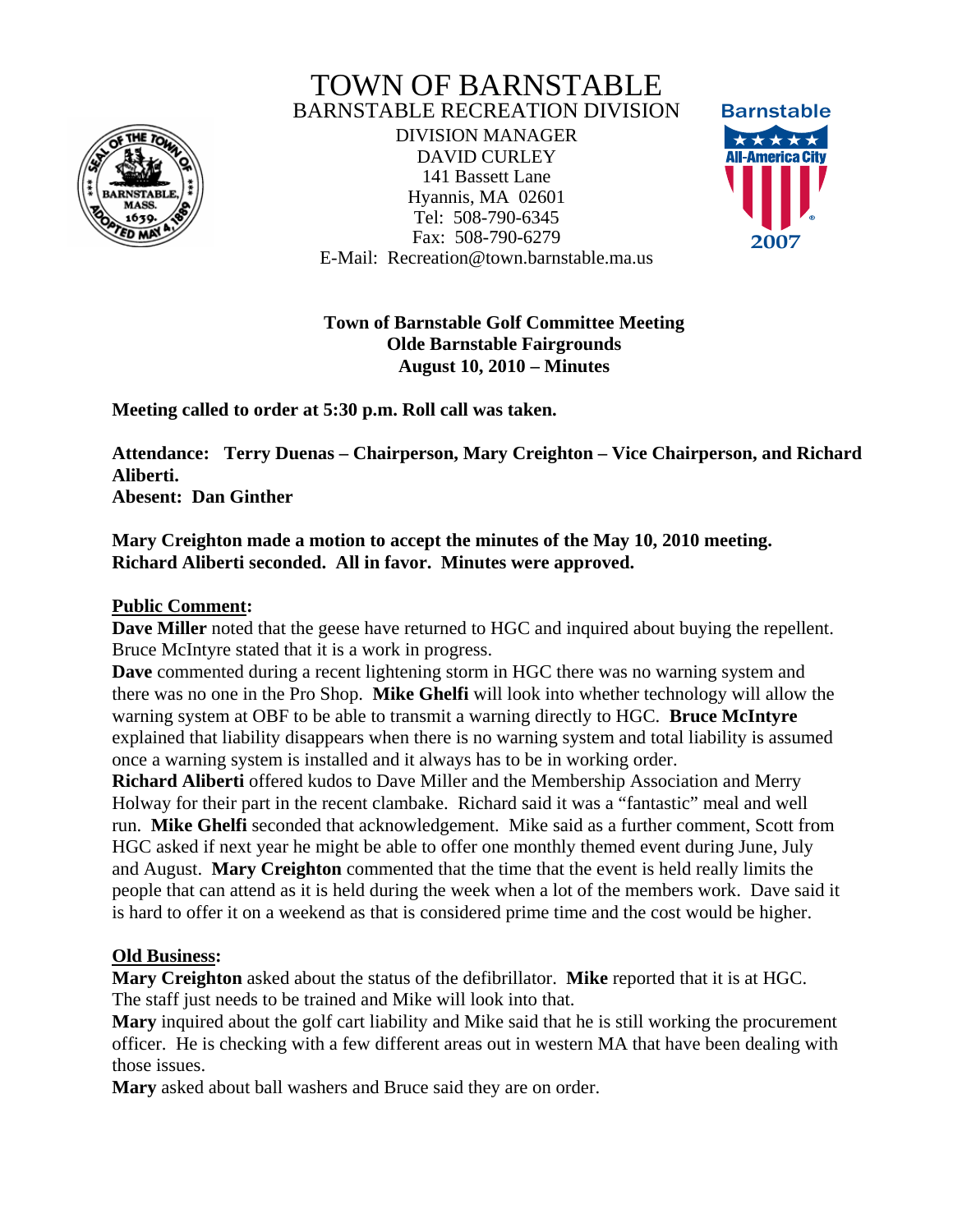**Mary** spoke to someone from the Recreation Commission who told Mary they had a speaker who spoke about the new guidelines for the Open Meeting Law. The Law clearly states that only items on the agenda may be discussed – any variance from the agenda is not allowed. A copy of the new guidelines will be e-mailed to the Golf Committee members for their review so they are all aware of the Law.

#### **New Business:**

**Richard** asked if Terry has received any correspondence regarding the need for the Golf Committee meetings be televised. **Terry** said he has but there is no time on the current Tuesday schedule that will allow the Golf meetings to be televised. Thus, the need to discuss a change of meeting day and possibly a change in time. **Terry Duenas** thought he had a new meeting day narrowed down to Wednesday but then found out that Mike Ghelfi is off on Wednesdays. **Mike**  will check with David Curley to see if David would approve Mike changing his day off once a month. If approved, Mike would also have to check with Merry Holway to see if she would be able to switch with him once a month. If so, future televised Golf Committee meetings could be held on Wednesdays. **Terry** will report on available days and times for future Golf Committee meetings.

**Richard** reported that he heard on a recent televised Recreation Commission meeting that there still is talk about incorporating Golf to fall under the Recreation Commission. **Terry** explained that the Town wants to combine meetings that fall under the same Department/Division because of the fact that they do not have enough people to fill the committees, and also, because there are not enough Town Councilors to be appointed as liaisons. Because Golf is a part of Recreation, this topic has been discussed. The logic is there to fold the Golf into Recreation. **Richard** feels the combining would be detrimental. **Terry** feels that it depends. He would not want to be run over by the size and the scope of the Recreation Commission. He does not want Golf to lose its voice. Terry does not think it would be bad. **Richard** feels that Recreation is always looking for money and he sees Recreation ear marking some of that money for the "kids". **Mary** explained that the Golf Committee does not vote on expenditures. **Terry** explained, as an advisory committee, "we" are the public liaison and advise management. **Mary** stated that the Committee is also the liaison to the members. When the members have a question, they come to the Committee for the answers. **Terry** stated the Committee is the community's interface.

**Terry** apologized to **Richard** for being remiss in processing his paper work regarding his reappointment to the Golf Committee. Terry checked with Barbara and everything has been processed and Richard is all set.

**Mike Ghelfi** presented and reported on the June and July finances. (See attached reports). Mike was happy to announce that the revenue covered all of the expenses for FY10. **Mike** stated that based on the results of last winter, he and Bruce are thinking about closing OBF again and may do so on a yearly basis. By doing this, it preserves OBF for the winter. And because of the topography at HGC, it drains a lot better and 99% of the time is able to open a lot quicker than OBF. Also, the Clubhouse at HGC remains open year-round and Ian (OBF) does not mind closing in the winter.

**Mike** relayed congratulations to Club Champions – OBF - Dick King and Annette Gaiotti; HGC - Dennis Konary and Pat Eastman.

Three candidates for the Grade 5 position will be interviewed this week.

Mike Sarney, Jim Rondo and Dr. Feldman have been doing a good job in running the First Tee Program. **Richard** reported that Mike Sarney other TOB Phys Ed department employees were